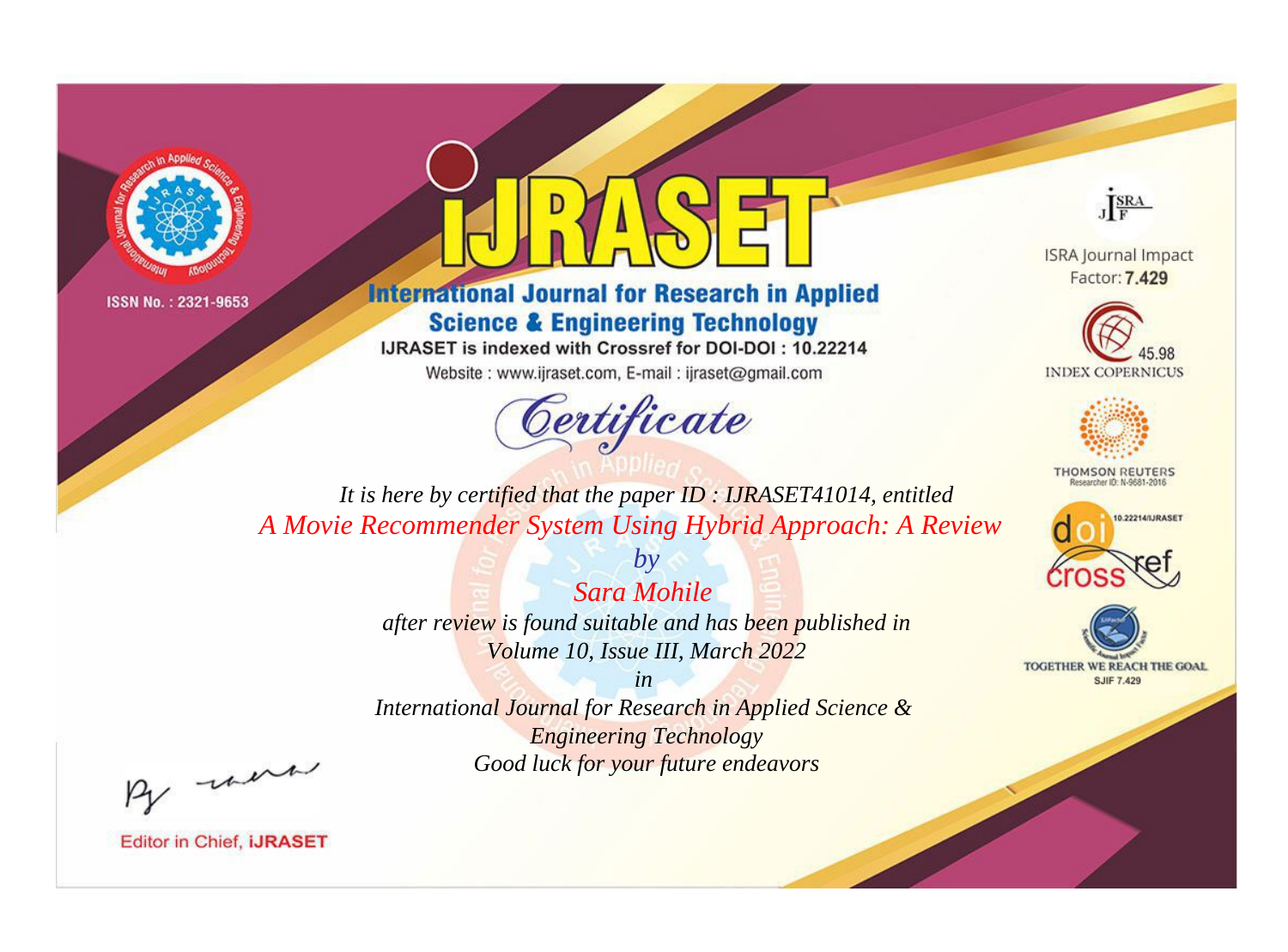



**International Journal for Research in Applied Science & Engineering Technology** 

IJRASET is indexed with Crossref for DOI-DOI: 10.22214

Website: www.ijraset.com, E-mail: ijraset@gmail.com



JERA

**ISRA Journal Impact** Factor: 7.429





**THOMSON REUTERS** 



TOGETHER WE REACH THE GOAL **SJIF 7.429** 

It is here by certified that the paper ID: IJRASET41014, entitled A Movie Recommender System Using Hybrid Approach: A Review

> **Hemant Ramteke** after review is found suitable and has been published in Volume 10, Issue III, March 2022

 $b\nu$ 

 $in$ International Journal for Research in Applied Science & **Engineering Technology** Good luck for your future endeavors

By morn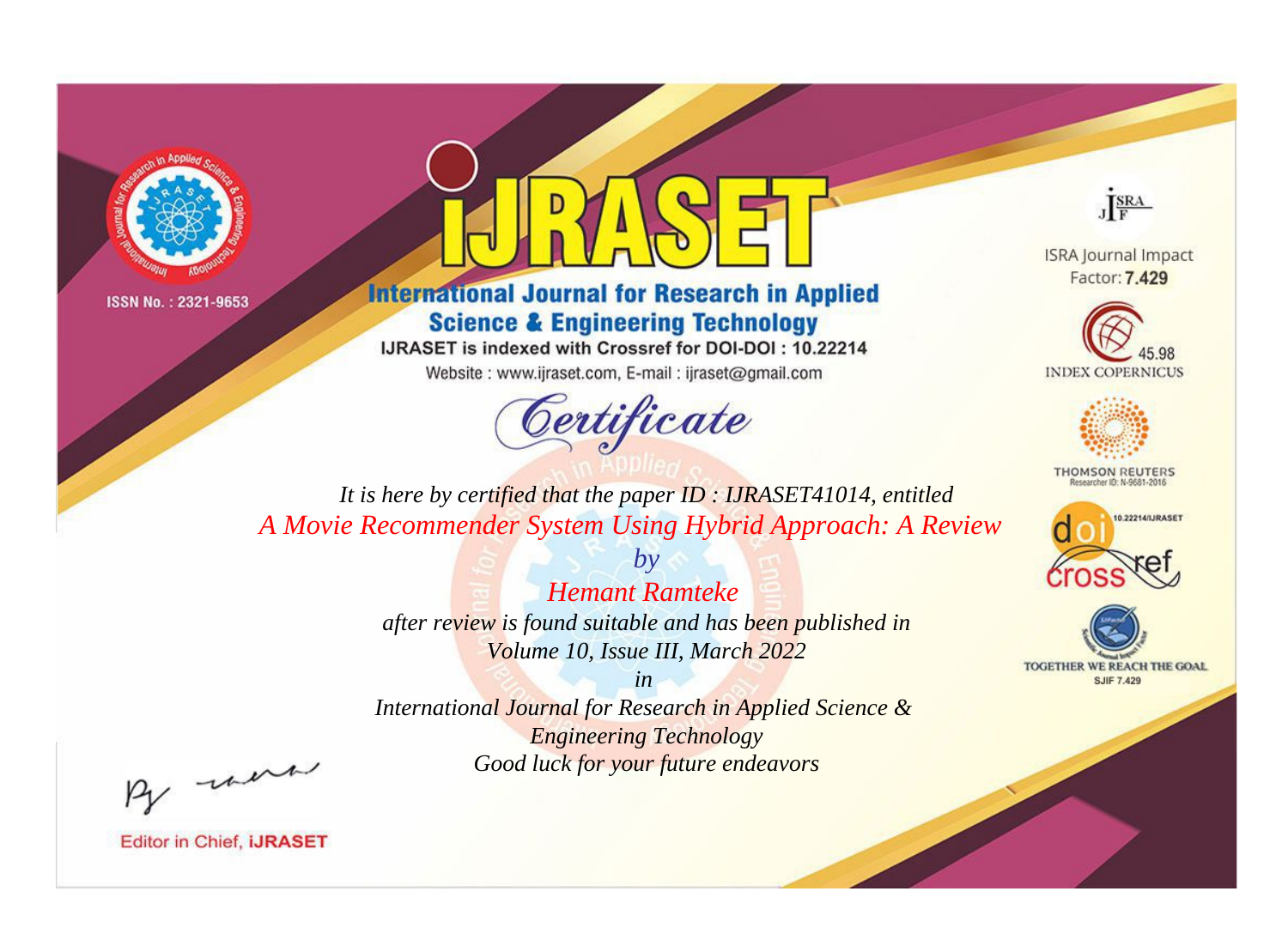



**International Journal for Research in Applied Science & Engineering Technology** 

IJRASET is indexed with Crossref for DOI-DOI: 10.22214

Website: www.ijraset.com, E-mail: ijraset@gmail.com



JERA

**ISRA Journal Impact** Factor: 7.429





**THOMSON REUTERS** 



TOGETHER WE REACH THE GOAL **SJIF 7.429** 

It is here by certified that the paper ID: IJRASET41014, entitled A Movie Recommender System Using Hybrid Approach: A Review

> $b\nu$ Pragati Shelgaonkar after review is found suitable and has been published in Volume 10, Issue III, March 2022

 $in$ International Journal for Research in Applied Science & **Engineering Technology** Good luck for your future endeavors

By morn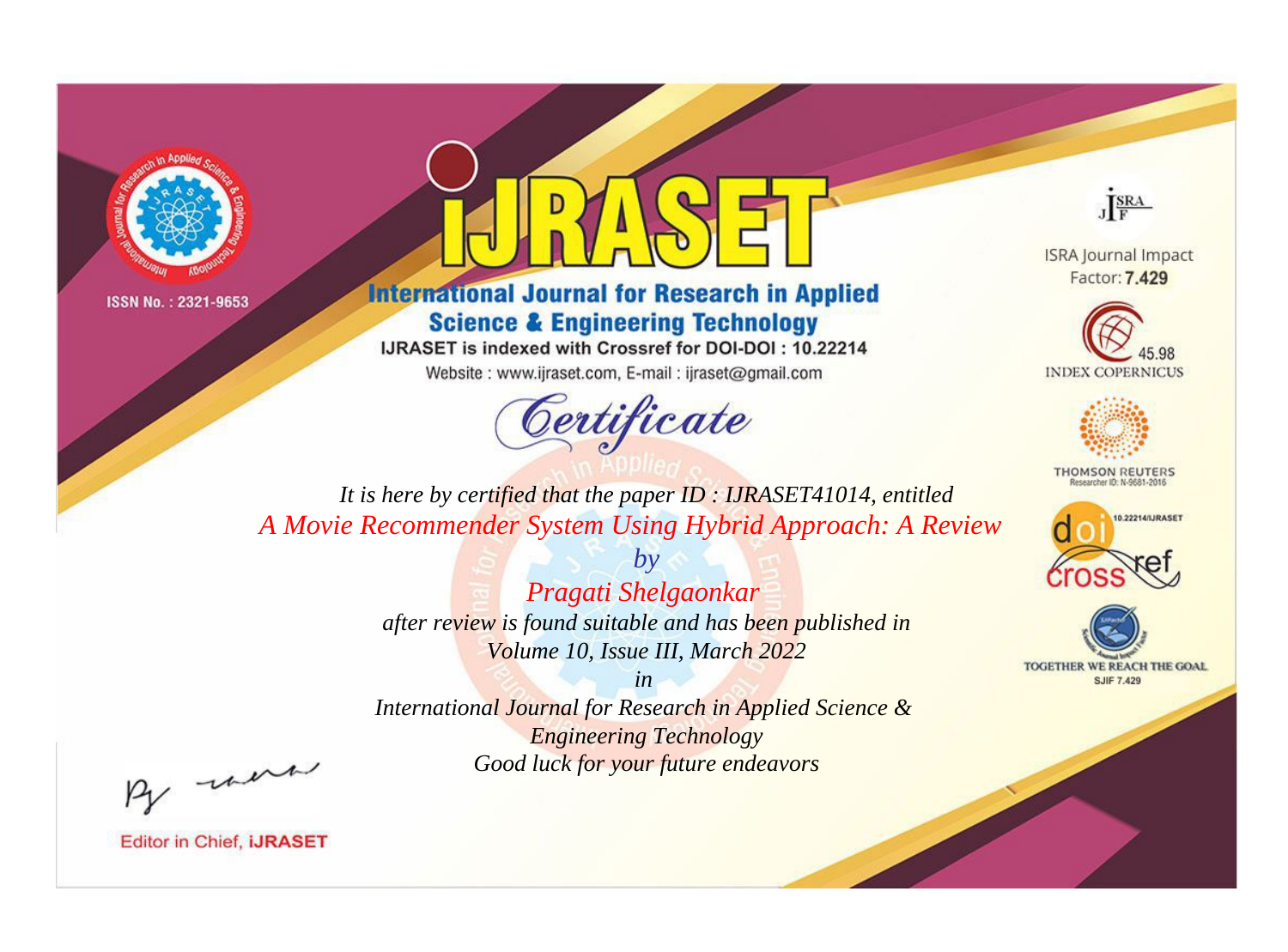



**International Journal for Research in Applied Science & Engineering Technology** 

IJRASET is indexed with Crossref for DOI-DOI: 10.22214

Website: www.ijraset.com, E-mail: ijraset@gmail.com



JERA

**ISRA Journal Impact** Factor: 7.429





**THOMSON REUTERS** 



TOGETHER WE REACH THE GOAL **SJIF 7.429** 

It is here by certified that the paper ID: IJRASET41014, entitled A Movie Recommender System Using Hybrid Approach: A Review

> **Hritika Phule** after review is found suitable and has been published in Volume 10, Issue III, March 2022

 $b\nu$ 

 $in$ International Journal for Research in Applied Science & **Engineering Technology** Good luck for your future endeavors

By morn